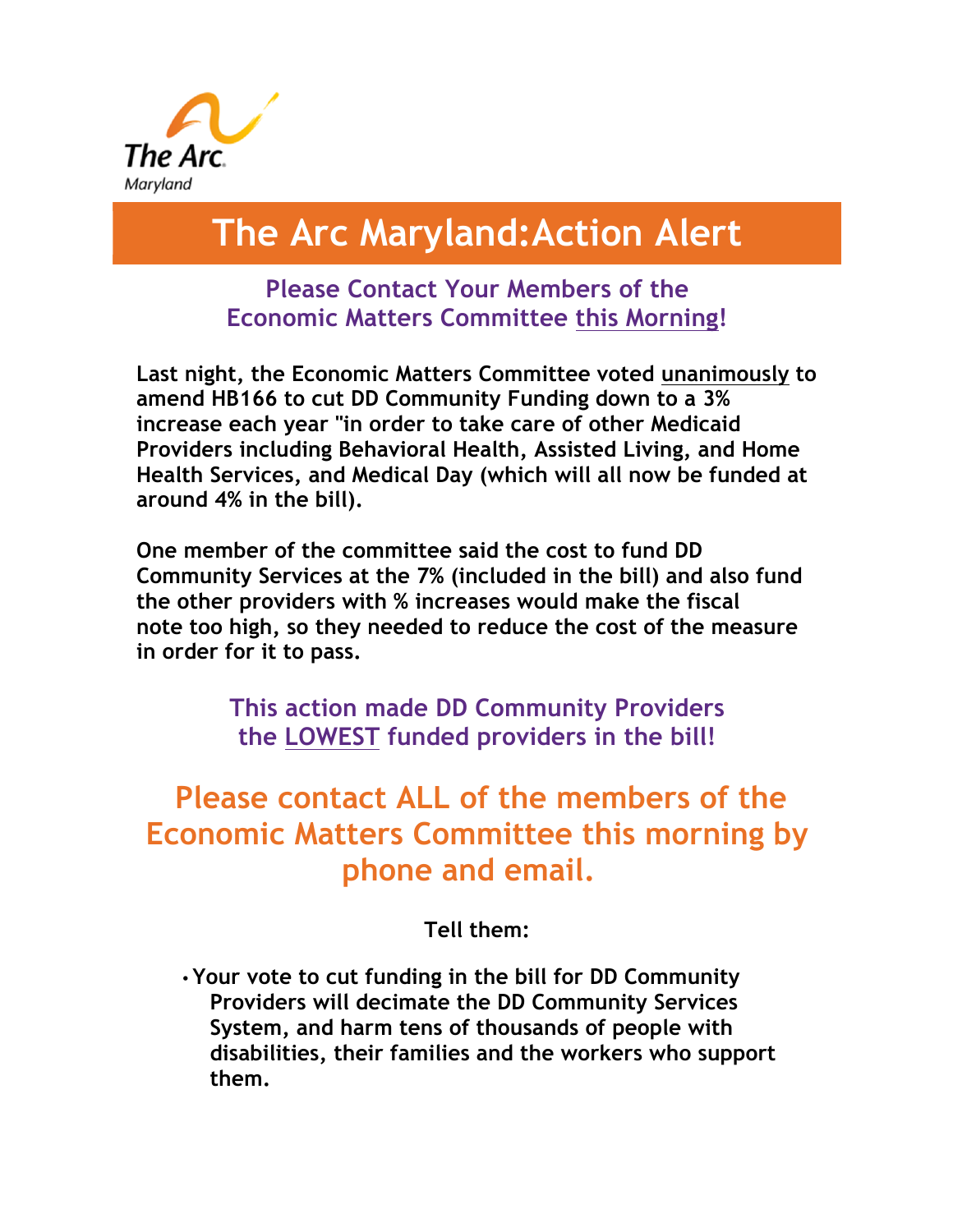• **When you cut DD Community Services to fund other Medicaid providers in your amendments last night, your actions made developmental disabilities providers THE LOWEST FUNDED providers in the bill!**

*(DD would be funded at 3% each year while other Medicaid providers would be funded at approx. 4% because they based increases on the DLS estimates)*

• **At a mere 3% annual increase, the funding for DD Community Services will NOT KEEP PACE with the increases in the minimum wage, and funding for newlyhired (starting wage) DSPs will be LESS than the state minimum wage.**

• **It's not to late to reverse what you did and make it right!**

**It is the responsibility of our state representatives to make informed decisions based on facts. The facts are, if we want to responsibly increase the minimum wage of the state, we must consider the real implementation costs for those who do the work of/hold contracts with the state. If we cannot "afford" to increase the minimum wage due to the fiscal note, we cannot resolve that problem with the numbers simply by cutting the funding for people with disabilities.** 

**So...What happened last night?**

**The Economic Matters Committee held a work session at 6:30 last night to discuss a smaller work group's recommended amendments to the Fight for \$15 bill (HB166)**

**Several amendments to different sections of the bill were presented for consideration. Here is a summary of the amendments that passed out of committee:**

**1. Reduce the DD Community Provider (Services) reimbursement rate from 7%, 5.5%, 5.5% etc. in the bill and replace with language to provide funding to all of the Medicaid providers "at a rate that is 1% above the DLS recommendation for funding"**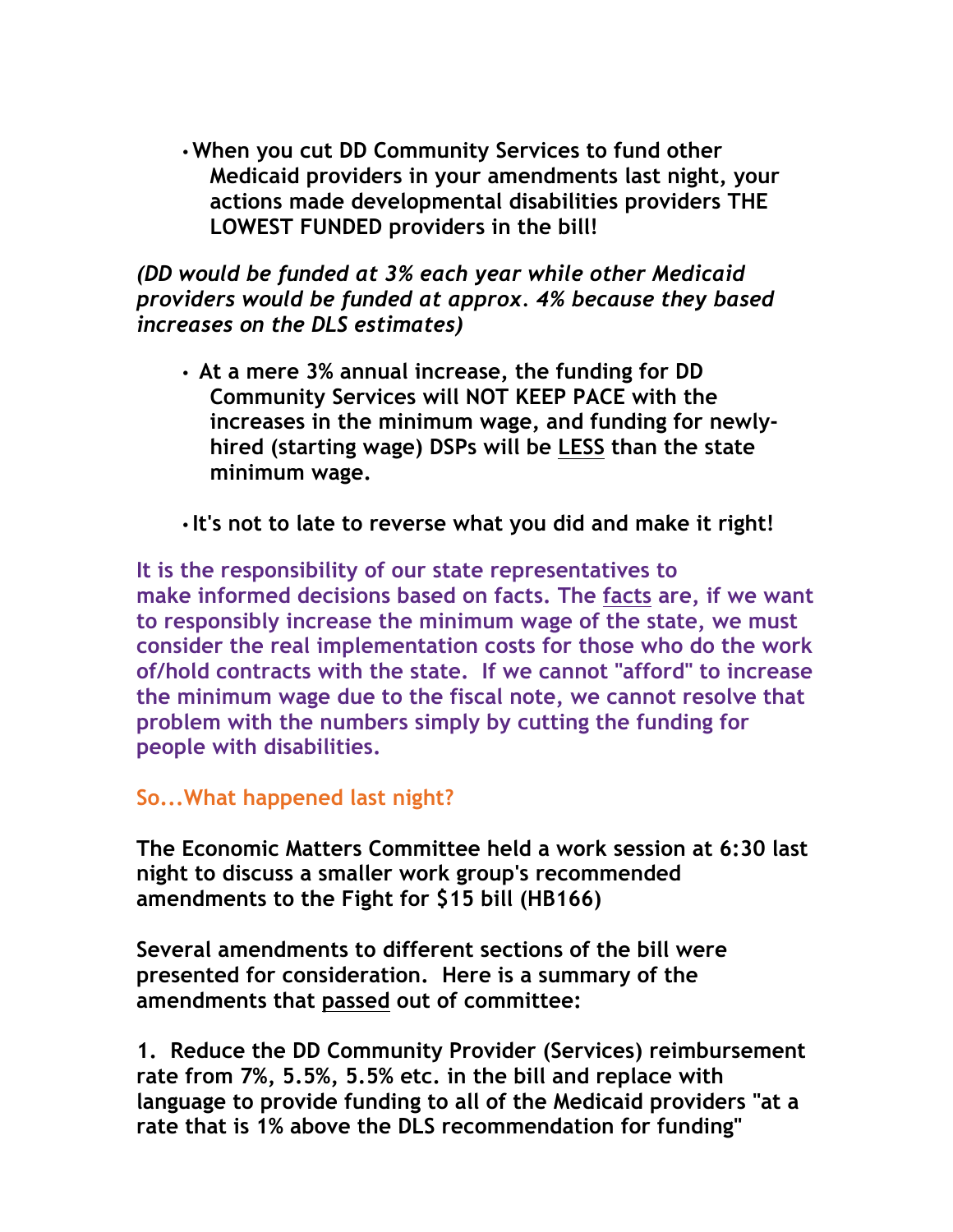**increases. For reference, the DLS recommended a 2% increase this year for DD as we had no mandated increase in legislation. Mandates for Mental Health (Keep the Door Open Act) made their DLS recommended increase 3%. Assisted Living, Medical Day, and Home Health were also 3%. If we add 1% to each of these, the increase in the bill for DD Community Services would reduce to 3% each year, while the other Medicaid providers would be at ~4%.**

**2. Restored exemptions to the MW law (kept current law related to wage treatment of agricultural, tipped wage and seasonal workers)**

**3. Delayed phase-in of increases to January of each year and lengthened the runway. The new proposed schedule for increases and amounts of increases per year would be:**

**\$11.00 January 1, 2020 \$11.75 January 1, 2021 \$12.50 January 1, 2022 \$13.25 January 1, 2023 \$14.00 January 1, 2024 \$15.00 January 1, 2025**

**4. Added "pause" option: Every year, the Board of Public Works (BPW) will look at the seasonally adjusted employment data to compare 1st 6 months of the year with the 2nd 6 months. If the seasonally adjusted employment % is negative, BPW could the decide to then look at the performance of the state revenue and take the action to implement a "onetime only" pause to the schedule to increase the minimum wage. This would be decided ~October of each year. This would provide an "off ramp" similar to NY and California MW bills. Once the pause is used, it cannot be used again. If any year is paused, there is NO INCREASE in funding that year for Medicaid providers.**

**5. Workers under the age of 18 can be paid at a wage that is 85% of the minimum wage.**

**6. Struck indexing from the bill (the MW increases will stop at \$15 after January 1, 2025)**